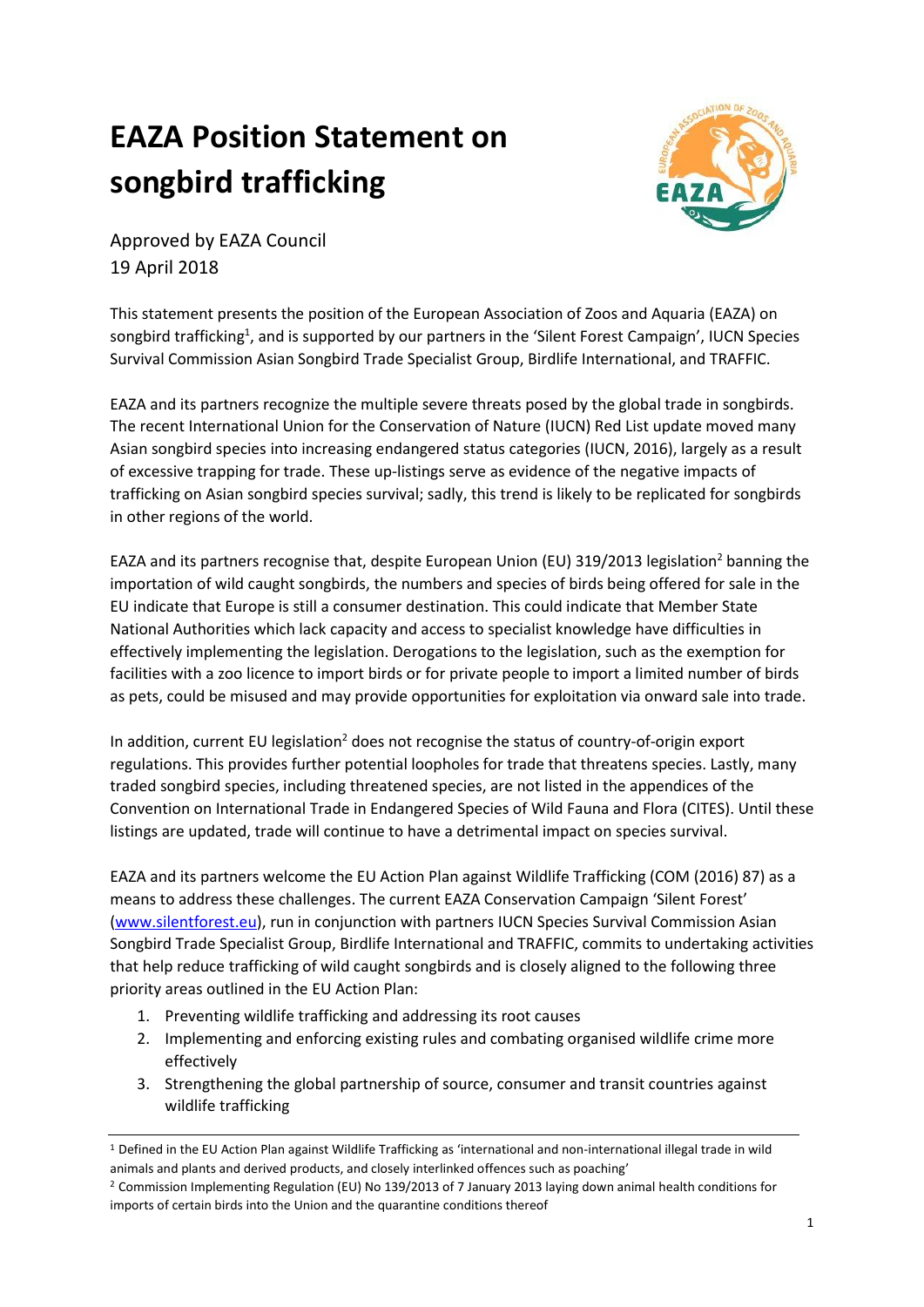# **EAZA and its partners calls for:**

- A. Improved regulation and enforcement of existing legislations
- B. Tighter controls on licensing of facilities permitted to import and hold songbirds
- C. Legislative recognition of the negative impact of trade in songbird species

# **Through:**

- A. Strengthening enforcement by utilising the scientific expertise of EAZA and partners in cases of queries over songbird species identification, current status in the wild and human care. For example, by:
	- Linking to an EAZA and partners register of expert advisors capable of providing information across a range of languages
	- Facilitating ways to gain regular updates on species held in EAZA Ex Situ Programmes for population management, and the likelihood of species' breeding in human care
	- Working with EAZA and partners to gain current information on distribution and status in the wild via increased information exchange and cooperation with countries of origin
	- Providing technical and financial support for efforts to collect data and evidence to monitor trade, including online trade
	- Working with EAZA to provide advice on suitable facilities for confiscated songbirds
- B<sub>1</sub> The European Union advocating adoption of EAZA Standards as good practices to minimise misuse of derogations to Commission Implementing Regulation (EU) 139/2013 leading to songbird trafficking. Using such Standards as guidance when National Authorities are licencing facilities holding songbirds that gain this derogation: For example, EAZA Standards on:
	- Acquisition:
		- All songbirds (in the collection) should come from a trustworthy source (ideally captive bred) and accompanied by all relevant legislative paperwork
		- Be confident that such acquisitions will not have a deleterious effect upon the wild population and are obtained only from sustainable sources
	- Keeping records of all individual animals
	- Providing proper veterinary care
	- Complying with international agreements such as CITES
- $B<sub>2</sub>$  The recognition that there is a legitimate need for approved conservation breeding programmes to obtain wild-caught birds from range countries for population management purposes, and that this is always done with non-commercial intent. These acquisitions should be in accordance with relevant national and international legislation and aimed at building up self-sustainable populations in the EAZA region.
- C. The European Union working with EAZA and partners to facilitate improved control of existing CITES listed songbird species as well as considering CITES proposals for listing of new songbird species threatened by high levels of trade.

Reference: IUCN (2016) *New bird species and giraffe under threat – IUCN Red List*. IUCN news pages at https://www.iucn.org/news/secretariat/201612/new-bird-species-and-giraffe-under-threat- %E2%80%93-iucn-red-list